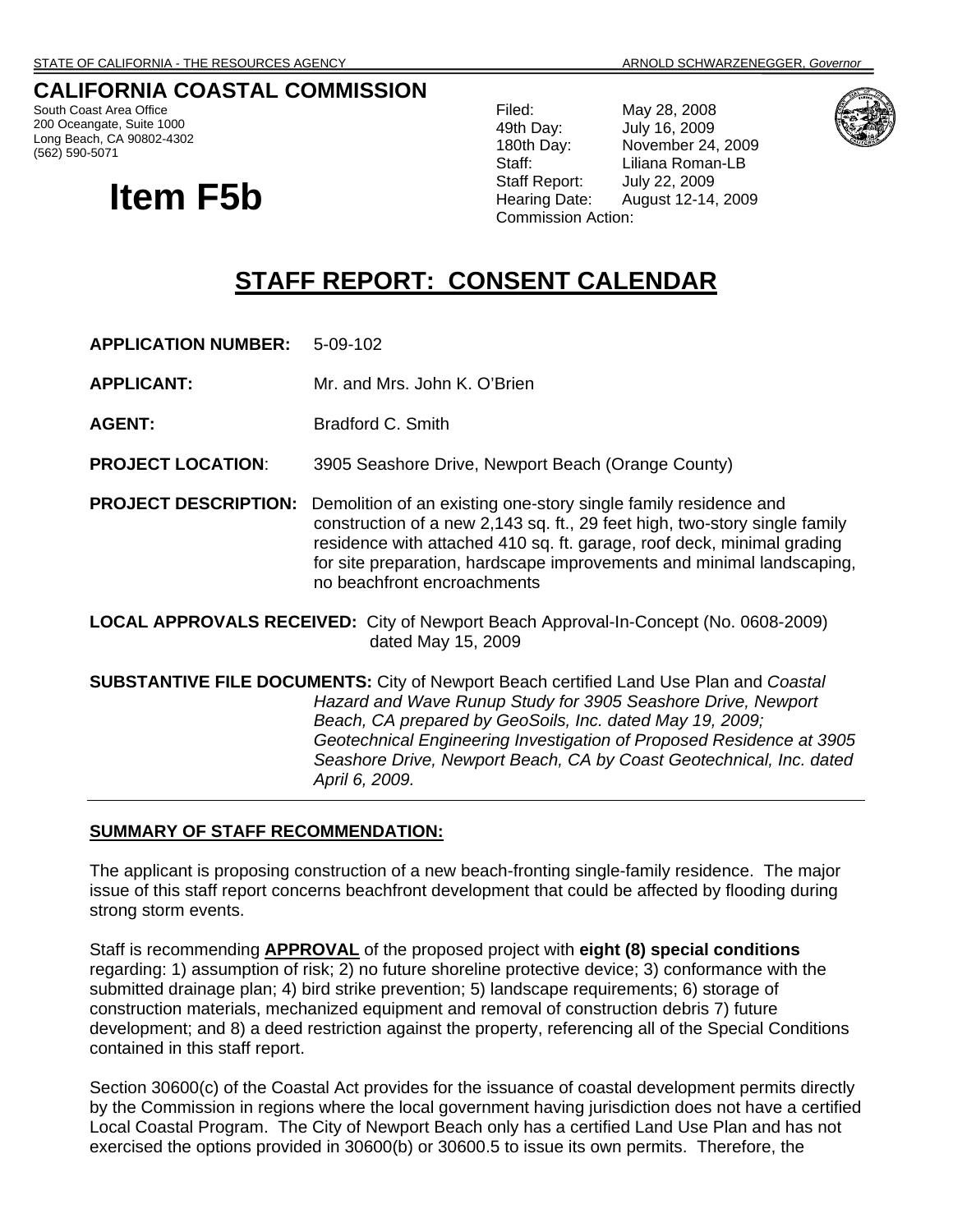#### *5-09-102(O'Brien) Staff Report–Consent Calendar Page 2 of 15*

Coastal Commission is the permit issuing entity and the standard of review is Chapter 3 of the Coastal Act. The certified Land Use Plan may be used for guidance.

# **LIST OF EXHIBITS**

- 1. Location Map
- 2. Assessor's Parcel Map
- 3. Project Plans

# **STAFF RECOMMENDATION:**

Staff recommends that the Commission **APPROVE** the permit application with special conditions.

# **MOTION:**

*I move that the Commission approve the coastal development permit applications included on the consent calendar in accordance with the staff recommendations.*

Staff recommends a **YES** vote. Passage of this motion will result in approval of all the permits included on the consent calendar. The motion passes only by affirmative vote of a majority of the Commissioners present.

#### **RESOLUTION:**

# **I. APPROVAL WITH CONDITIONS**

The Commission hereby **APPROVES** a coastal development permit for the proposed development and adopts the findings set forth below on grounds that the development as conditioned will be in conformity with the policies of Chapter 3 of the Coastal Act and will not prejudice the ability of the local government having jurisdiction over the area to prepare a Local Coastal Program conforming to the provisions of Chapter 3. Approval of the permit complies with the California Environmental Quality Act because either 1) feasible mitigation measures and/or alternatives have been incorporated to substantially lessen any significant adverse effects of the development on the environment, or 2) there are no further feasible mitigation measures or alternatives that would substantially lessen any significant adverse impacts of the development on the environment.

# **II. STANDARD CONDITIONS**

- 1. Notice of Receipt and Acknowledgment. The permit is not valid and development shall not commence until a copy of the permit, signed by the permittee or authorized agent, acknowledging receipt of the permit and acceptance of the terms and conditions, is returned to the Commission office.
- 2. Expiration. If development has not commenced, the permit will expire two years from the date this permit is reported to the Commission. Development shall be pursued in a diligent manner and completed in a reasonable period of time. Application for extension of the permit must be made prior to the expiration date.
- 3. Interpretation. Any questions of intent or interpretation of any condition will be resolved by the Executive Director or the Commission.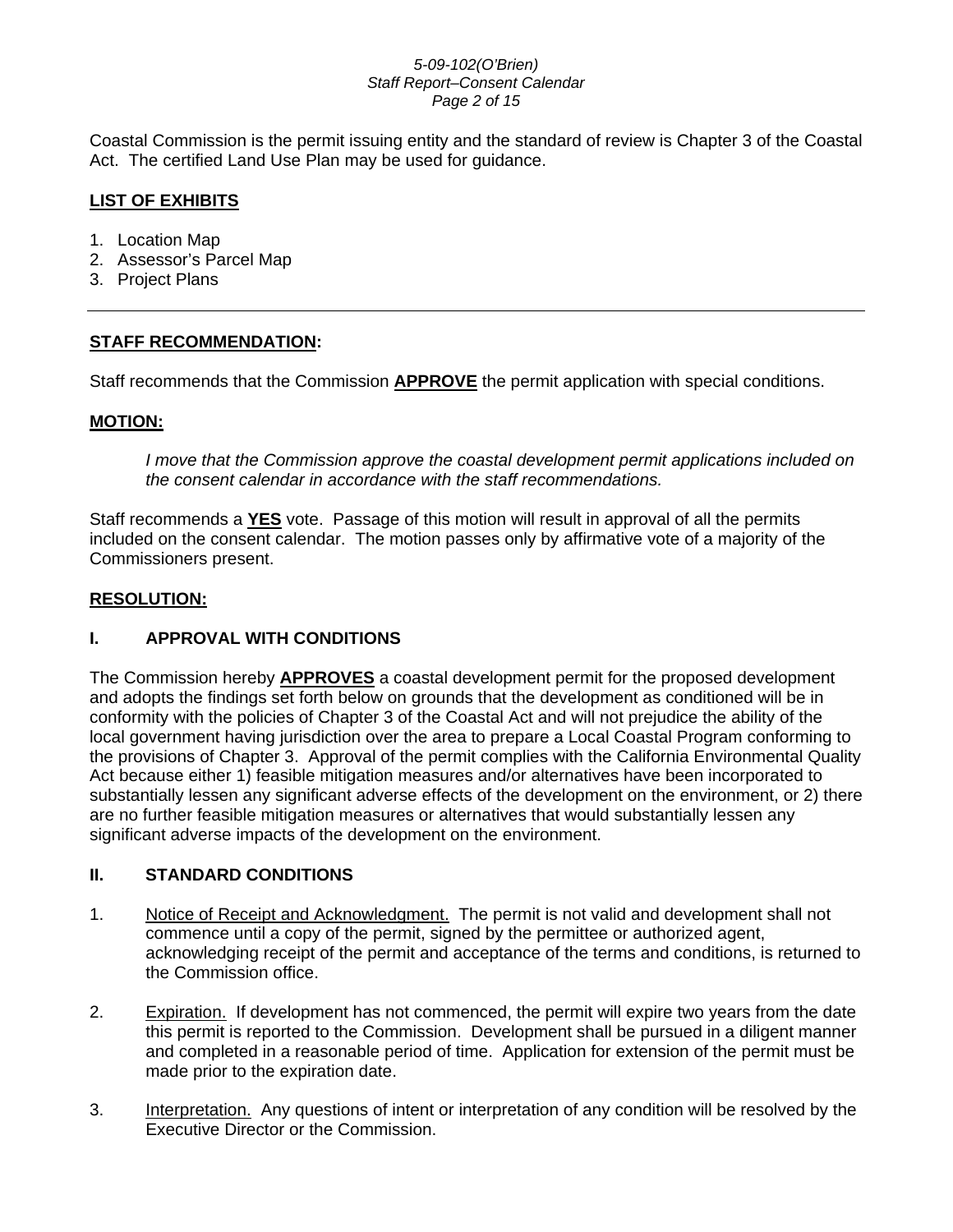#### *5-09-102(O'Brien) Staff Report–Consent Calendar Page 3 of 15*

- 4. Assignment. The permit may be assigned to any qualified person, provided assignee files with the Commission an affidavit accepting all terms and conditions of the permit.
- 5. Terms and Conditions Run with the Land. These terms and conditions shall be perpetual, and it is the intention of the Commission and the permittee to bind all future owners and possessors of the subject property to the terms and conditions.

# **III. SPECIAL CONDITIONS**

# **1. Assumption of Risk, Waiver of Liability and Indemnity**

By acceptance of this permit, the applicant acknowledges and agrees (i) that the site may be subject to hazards from flooding, wave uprush and sea-level rise; (ii) to assume the risks to the applicant and the property that is the subject of this permit of injury and damage from such hazards in connection with this permitted development; (iii) to unconditionally waive any claim of damage or liability against the Commission, its officers, agents, and employees for injury or damage from such hazards; and (iv) to indemnify and hold harmless the Commission, its officers, agents, and employees with respect to the Commission's approval of the project against any and all liability, claims, demands, damages, costs (including costs and fees incurred in defense of such claims), expenses, and amounts paid in settlement arising from any injury or damage due to such hazards.

# **2. No Future Shoreline Protective Device**

- A. By acceptance of this permit, the applicants agree, on behalf of themselves and all other successors and assigns, that no shoreline protective device(s) shall ever be constructed to protect the development approved pursuant to Coastal Development Permit No. 5-09-102 including, but not limited to, the residence, garage, foundations, and patio, and any future improvements, in the event that the development is threatened with damage or destruction from waves, erosion, storm conditions, sealevel rise or other natural hazards in the future. By acceptance of this permit, the applicant hereby waives, on behalf of themselves and all successors and assigns, any rights to construct such devices that may exist under Public Resources Code Section 30235.
- B. By acceptance of this permit, the applicants further agree, on behalf of themselves and all successors and assigns, that the landowner(s) shall remove the development authorized by this permit, including the residence, garage, foundations, and patio, if any government agency has ordered that the structure is not to be occupied due to any of the hazards identified above. In the event that portions of the development fall to the beach before they are removed, the landowner(s) shall remove all recoverable debris associated with the development from the beach and ocean and lawfully dispose of the material in an approved disposal site. Such removal shall require a coastal development permit.

# **3. Drainage Plan**

The applicant shall conform to the site drainage details depicted in the drainage plan dated April 20, 2009 and received in the Commission's office on June 16, 2009 indicating use roof downspouts directed to permeable surfaces and a bottomless trench drain along the rear property line for on-site percolation of runoff. Any proposed changes to the approved plan shall be reported to the Executive Director. No changes to the approved plan shall occur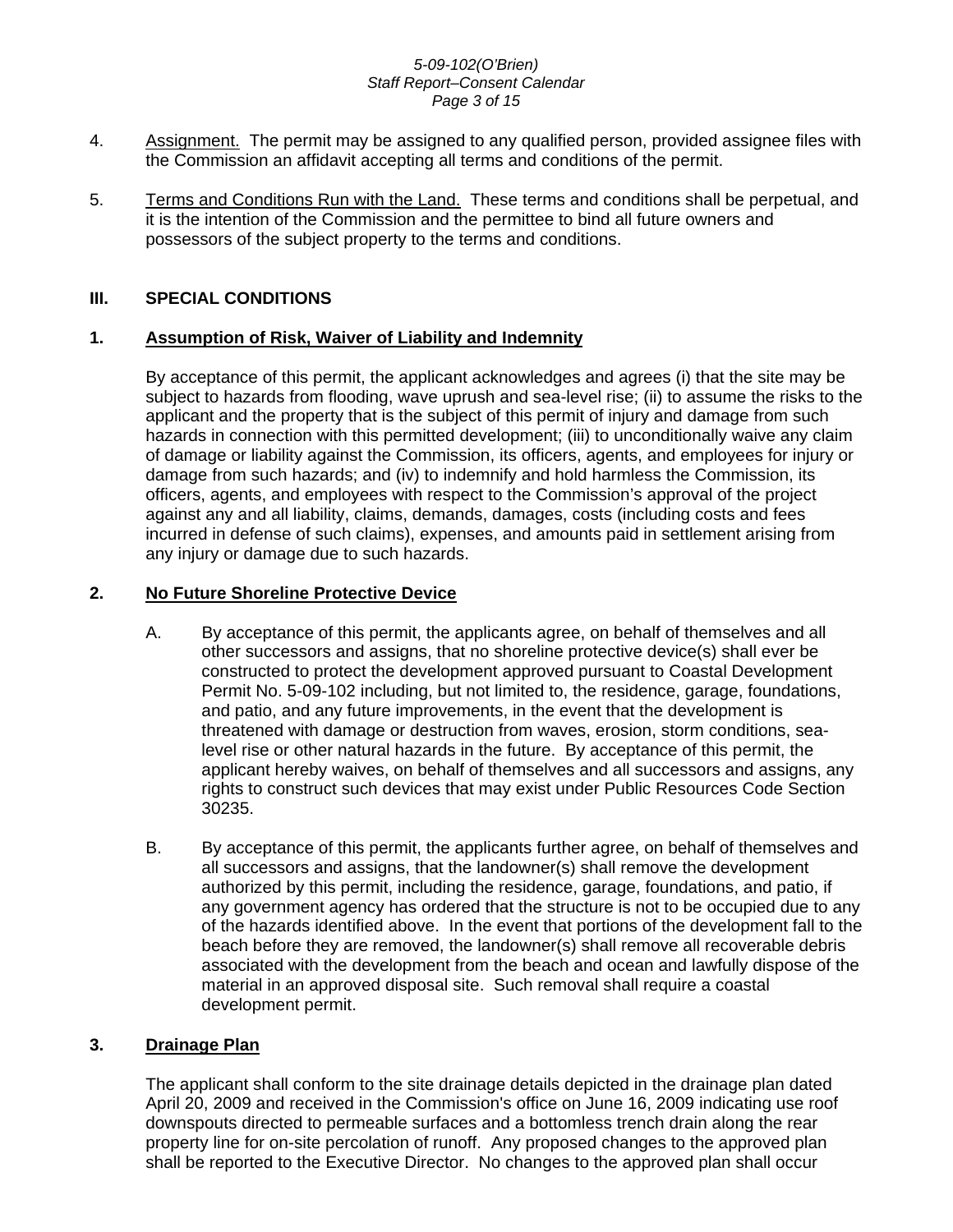#### *5-09-102(O'Brien) Staff Report–Consent Calendar Page 4 of 15*

without a Commission amendment to this coastal development permit unless the Executive Director determines that no amendment is legally required.

#### **4. Bird Strike Prevention**

The applicant shall conform to the bird strike prevention details depicted on the site/roof plan dated April 20, 2009 and received in the Commission's office on June 16, 2009 indicating use of etched glass railing/screenwall on the proposed roof deck and second story balcony/deck. Where the back or front yard of the residence abuts a coastal sandy beach, there shall be walls, fences, gates, safety devices and boundary treatments, as necessary, to protect coastal habitat. Ocean front railings, screenwalls, fences and gates subject to this permit shall use materials designed to minimize bird-strikes with the railing, screenwall, fence, or gate. Materials may consist, all or in part, of wood; wrought iron; frosted or partially-frosted glass, etched or partially etched glass, Plexiglas or other visually permeable barriers that are designed to prevent creation of a bird strike hazard. Clear glass or Plexiglas shall not be installed. All materials shall be maintained throughout the life of the development to ensure continued effectiveness at addressing bird strikes and shall be maintained at a minimum in accordance with manufacturer specifications and as recommended by the Executive Director.

#### **5. Landscaping - Drought Tolerant, Non Invasive Plants**

Vegetated landscaped areas shall only consist of native plants or non-native drought tolerant plants, which are non-invasive. No plant species listed as problematic and/or invasive by the California Native Plant Society (http://www.CNPS.org/), the California Invasive Plant Council (formerly the California Exotic Pest Plant Council) (http://www.cal-ipc.org/), or as may be identified from time to time by the State of California shall be employed or allowed to naturalize or persist on the site. No plant species listed as a "noxious weed" by the State of California or the U.S. Federal Government shall be utilized within the property. All plants shall be low water use plants as identified by California Department of Water Resources (See: http://www.owue.water.ca.gov/docs/wucols00.pdf).

#### **6. Storage of Construction Materials, Mechanized Equipment and Removal of Construction Debris**

The permittee shall comply with the following construction-related requirements:

- (a) No construction materials, debris, or waste shall be placed or stored where it may enter the storm drain system leading to the Pacific Ocean;
- (b) Any and all debris resulting from construction activities shall be removed from the project site within 24 hours of completion of the project;
- (c) Erosion control/sedimentation Best Management Practices (BMP's) shall be used to control sedimentation impacts to coastal waters during construction. BMPs shall include, but are not limited to: placement of sand bags around drainage inlets to prevent runoff/sediment transport into the storm drain system and a pre-construction meeting to review procedural and BMP guidelines;
- (d) Construction debris and sediment shall be removed from construction areas each day that construction occurs to prevent the accumulation of sediment and other debris which may be discharged into coastal waters. Debris shall be disposed of outside the coastal zone, as proposed by the applicant.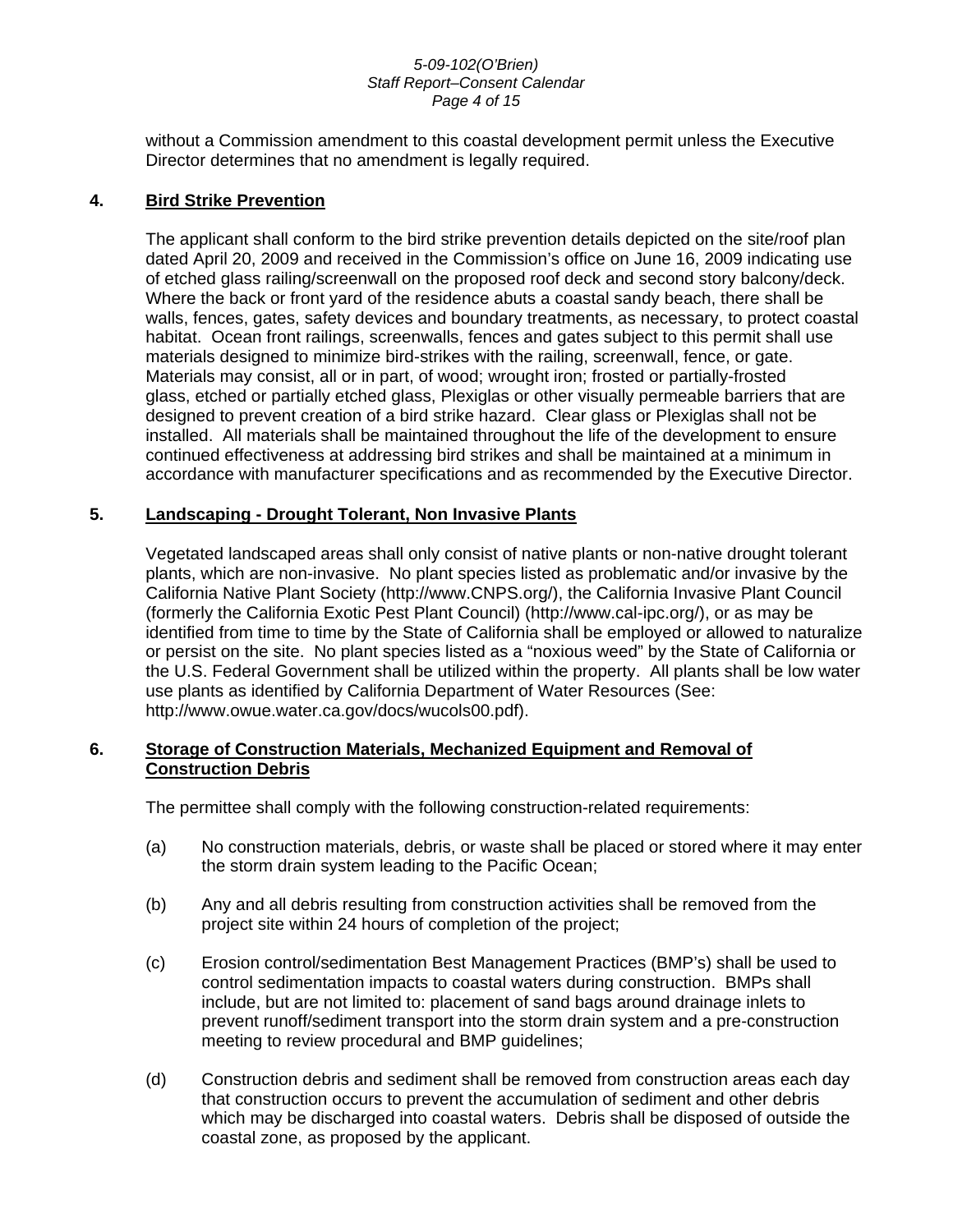#### *5-09-102(O'Brien) Staff Report–Consent Calendar Page 5 of 15*

# **7. Future Development**

This permit is only for the development described in Coastal Development Permit No. 5-09- 102. Pursuant to Title 14 California Code of Regulations Section 13250(b) (6), the exemptions otherwise provided in Public Resources Code Section 30610(a) shall not apply to the development governed by Coastal Development Permit No. 5-09-102. Accordingly, any future improvements to the single-family house authorized by this permit, including but not limited to repair and maintenance identified as requiring a permit in Public Resources Section 30610(d) and Title 14 California Code of Regulations Sections 13252(a)-(b), shall require an amendment to Permit No. 5-09-102 from the Commission or shall require an additional coastal development permit from the Commission or from the applicable certified local government.

#### **8. Generic Deed Restriction**

**PRIOR TO ISSUANCE OF THE COASTAL DEVELOPMENT PERMIT**, the applicants shall submit to the Executive Director for review and approval documentation demonstrating that the landowner(s) have executed and recorded against the parcel(s) governed by this permit a deed restriction, in a form and content acceptable to the Executive Director: (1) indicating that, pursuant to this permit, the California Coastal Commission has authorized development on the subject property, subject to terms and conditions that restrict the use and enjoyment of that property; and (2) imposing the Special Conditions of this permit as covenants, conditions and restrictions on the use and enjoyment of the Property. The deed restriction shall include a legal description of the entire parcel or parcels governed by this permit. The deed restriction shall also indicate that, in the event of an extinguishment or termination of the deed restriction for any reason, the terms and conditions of this permit shall continue to restrict the use and enjoyment of the subject property so long as either this permit or the development it authorizes, or any part, modification, or amendment thereof, remains in existence on or with respect to the subject property.

# **IV. FINDINGS AND DECLARATIONS:**

The Commission hereby finds and declares:

# **A. PROJECT LOCATION AND DESCRIPTION**

The subject site is located at 3905 Seashore Drive in the City of Newport Beach, Orange County (Exhibits 1 and 2). The lot size is 1,982 square feet. The City of Newport Beach Land Use Plan (LUP) designates the site as High Density Residential; the proposed project is a single-family residence allowable under this designation. The project is located within an existing urban residential area on an oceanfront lot between the mouth of the Santa Ana River and the Newport Pier.

The applicant is proposing to demolish an existing one-story single-family residence and garage and construct a new ocean-fronting, 2,143 sq. ft., 29 feet high, two-story single family residence with attached 410 sq. ft. garage, roof deck, minimal grading for site preparation, hardscape improvements and minimal landscaping (Exhibit 3). The site is a beachfront lot located between the first public road and the sea. There is a wide sandy beach (approximately 350 feet wide) between the subject property and the Pacific Ocean. Due to its oceanfront location, the project site may be potentially exposed to the hazard of wave up-rush during a severe storm event or possible future sea level rise.

Furthermore, due to the oceanfront location of the proposed tempered glass screenwall (fence/railing) along the roof deck and second story deck/balcony, there is a substantial risk of bird strikes to the screenwalls. Glass walls are known to have adverse impacts upon a variety of bird species. Birds are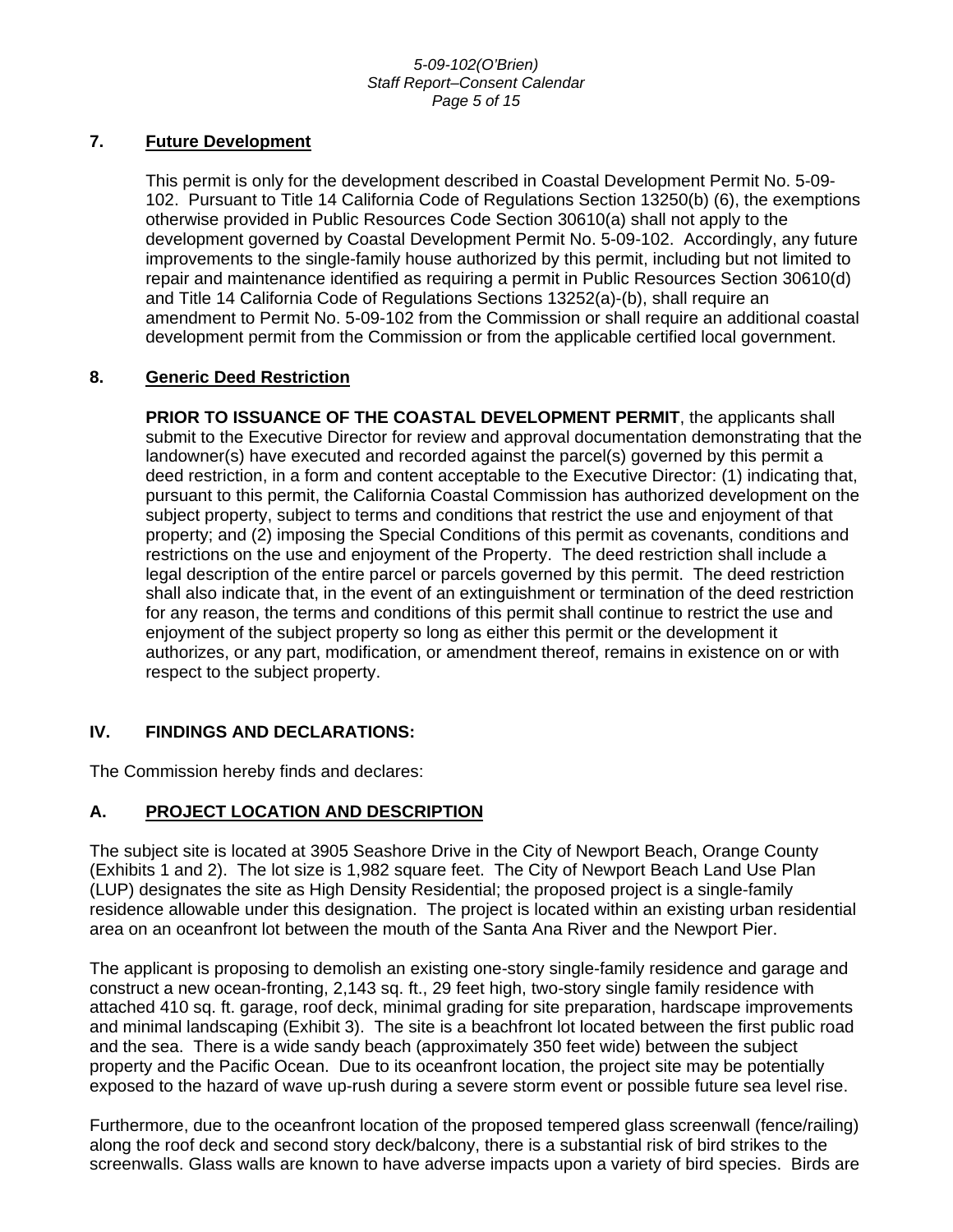#### *5-09-102(O'Brien) Staff Report–Consent Calendar Page 6 of 15*

known to strike glass walls causing their death or stunning them which exposes them to predation. Some authors report that such birds strikes cause between 100 million to 1 billion bird deaths per year in North America alone. Birds strike the glass because they either don't see the glass, or there is some type of reflection in the glass which attracts them (such as the reflection of bushes or trees that the bird might use for habitat). Some type of boundary treatment is typically required where the back or front yards of residences abut wetlands, coastal bluffs, bays or oceanfront. There are a variety of methods available to address bird strikes against glass. For instance, glass can be frosted or etched in a manner that renders the glass more visible and less reflective. In the case of fences or walls, alternative materials can be used, such as wood, stone, or metal (although this approach isn't usually palatable when there is a desire to see through the wall). Use of frosted or etched glass, wood, stone or metal material is preferable to other types of treatments such as appliqués because of the lower maintenance and less frequent replacement that is required. The project includes glass railing/screenwalls along the ocean facing roof deck and second story balcony. As depicted on the site/roof plan, the applicant is proposing etched-glass at both of these locations as a bird strike prevention method to provide protection to coastal avian species. **Special Condition 4** requires the applicant follow their plan for bird strike prevention treatment on the proposed glass railings.

The proposed project will not have an adverse effect on public access. The project meets the Commission's typical parking requirement (2 spaces per residential unit) and is designed to be compatible with the character of the surrounding development. The Commission has found through previous permit actions in this area that the City's setback is acceptable for maintaining public access and addressing visual impacts. The proposed residence is consistent with the City's 10-foot required setback from the seaward property line. The project site is located along the portion of Ocean Front that is not developed with the City's paved beachfront lateral public access way (boardwalk). Vertical public access to the public beach is available at the end of 39<sup>th</sup> Street, approximately 60 feet south of the site and lateral public access is available along the wide sandy beach immediately seaward of the subject site. No encroachments are proposed into the adjacent public beach. The LUP encroachment policies allow encroachment onto the Oceanfront right-of-way in the area of the subject site, which is on Seashore Drive between the Santa Ana River and 52<sup>nd</sup> Street. Encroachments in this area may be up to a maximum of 15 feet oceanward of the rear (ocean facing) property line within an ocean ward prolongation of the side property lines. The LUP policies allow encroachments only if they do not interfere with access to the beach or ocean, when a building permit is not required, and subject to payment of a mitigation fee. The applicant is not proposing a beach encroachment with this coastal development permit application. Any future development in the encroachment area, including any work covered by a City issued beach encroachment permit, would require a coastal development permit or an amendment to this coastal development permit per Section 13250 of the California Code of Regulations as pursuant to Coastal Act Section 30610(a). To ensure that no encroachments occur without an approved amendment to this coastal development permit or approval of a new coastal development permit, **Special Condition 7** is imposed requiring future improvements return to the Commission for review. This would allow the Commission to evaluate future encroachment deviations for adverse public access and recreation impacts.

To address water quality concerns, the applicant is proposing water quality improvements as part of the proposed project, such as roof downspouts and concrete swales to direct roof and on-site runoff from all of the site's impervious areas to a bottomless trench drain along the length of the garage at the alley for on-site infiltration and ultimately reaching the municipal storm drains in the rear alley and also directing surface runoff to permeable surfaces along the side yards. The drainage system is designed to retain concentrated and surface sheet flow water within the site. Minimal planter landscaping is proposed as the side yards and front patio will be paved. Proposed planter beds will contain drought tolerant, non-invasive plants such as cacti, Mexican sage and dymondia groundcover. The placement of any vegetation that is considered to be invasive which could supplant native vegetation should not be allowed. Invasive plants have the potential to overcome native plants and spread quickly. Invasive plants are generally those identified by the California Invasive Plant Council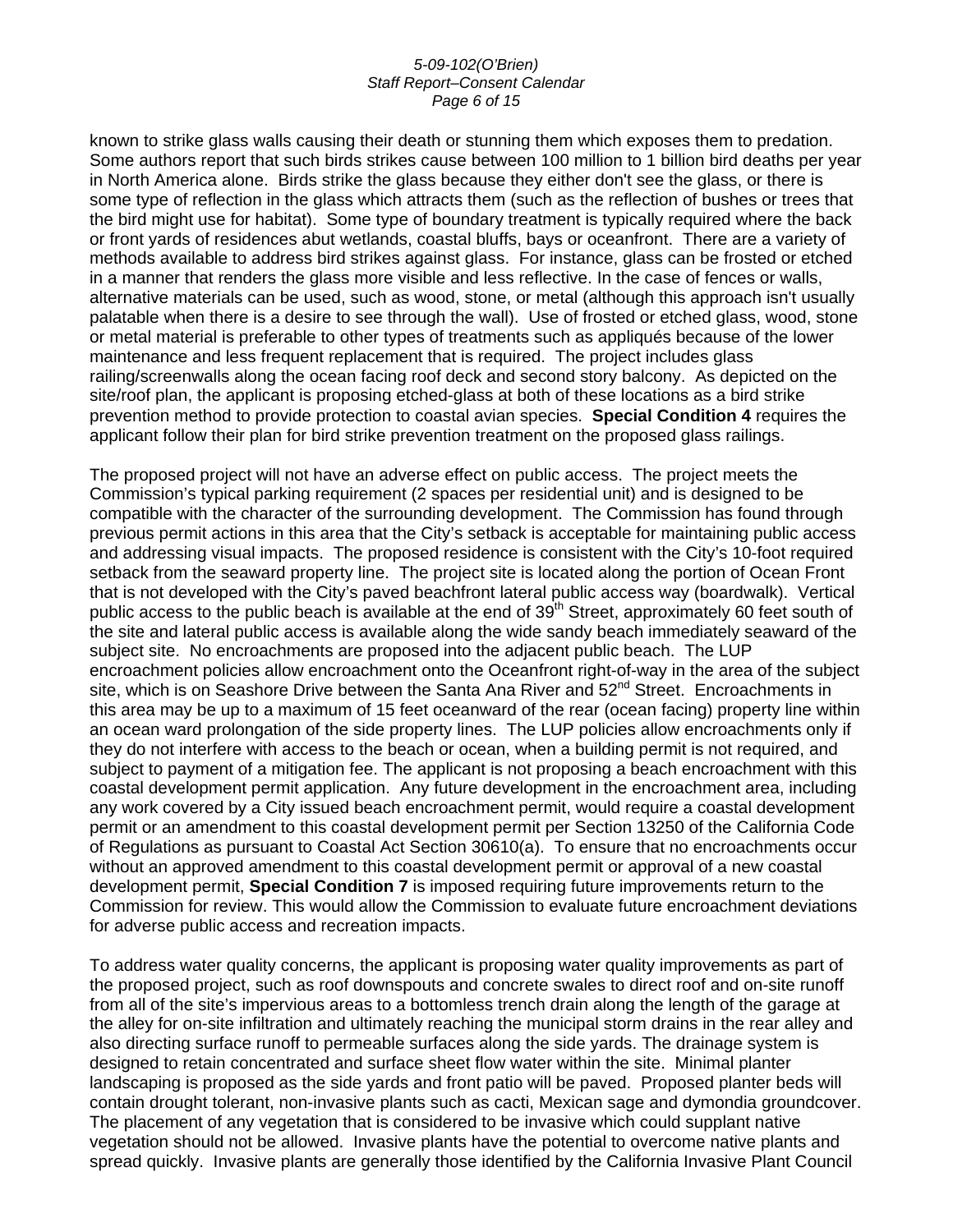#### *5-09-102(O'Brien) Staff Report–Consent Calendar Page 7 of 15*

(http://www.cal-ipc.org/) and California Native Plant Society (www.CNPS.org) in their publications. Furthermore, as proposed, the landscape plan contains drought tolerant plants to minimize the use of water on the site. The term drought tolerant is equivalent to the terms 'low water use' and 'ultra low water use' as defined and used by "A Guide to Estimating Irrigation Water Needs of Landscape Plantings in California" prepared by University of California Cooperative Extension and the California Department of Water Resources dated August 2000 available at

http://www.owue.water.ca.gov/landscape/pubs/pubs.cfm. A special condition has been imposed requiring the applicant to comply with the above requirements.

# **B. HAZARDS**

Development adjacent to the ocean is inherently hazardous. Development which may require a protective device in the future cannot be allowed due to the adverse impacts such devices have upon, among other things, public access, visual resources and shoreline processes. To minimize the project's impact on shoreline processes, and to minimize risks to life and property, the development has been conditioned for one or more of the following: require an appropriate set-back from the water; require a drainage and runoff control plan to direct, treat, and minimize the flow of water offsite; prohibit construction of protective devices (such as a seawall) in the future; and to require that the landowner and any successor-in-interest assume the risk of undertaking the development. As conditioned, the Commission finds that the development conforms to the requirements of Sections 30235 and 30253 of the Coastal Act regarding the siting of development in hazardous locations.

# **C. DEVELOPMENT**

The development is located within an existing developed area and is compatible with the character and scale of the surrounding area. However, the proposed project raises concerns that future development of the project site potentially may result in a development which is not consistent with the Chapter 3 policies of the Coastal Act. To assure that future development is consistent with the Chapter 3 policies of the Coastal Act, the Commission finds that a future improvements special condition be imposed. As conditioned the development conforms to the Chapter 3 policies of the Coastal Act.

# **D. PUBLIC ACCESS**

As conditioned, the proposed development will not affect the public's ability to gain access to, and/or to use the coast and nearby recreational facilities. Therefore, as conditioned, the development conforms to Sections 30210 through 30214, Sections 30220 through 30224, and 30252 of the Coastal Act.

# **E. WATER QUALITY**

The proposed development has a potential for a discharge of polluted runoff from the project site into coastal waters. The development, as proposed and as conditioned, incorporates design features to minimize the effect of construction and post-construction activities on the marine environment. These design features include, but are not limited to, one or more of the following: the appropriate management of equipment and construction materials, reducing runoff through the use of permeable surfaces, the use of non-invasive drought tolerant vegetation to reduce and treat the runoff discharged from the site, and for the use of post-construction best management practices to minimize the project's adverse impact on coastal waters. Therefore, the Commission finds that the proposed development, as conditioned, conforms to Sections 30230 and 30231 of the Coastal Act regarding the protection of water quality to promote the biological productivity of coastal waters and to protect human health.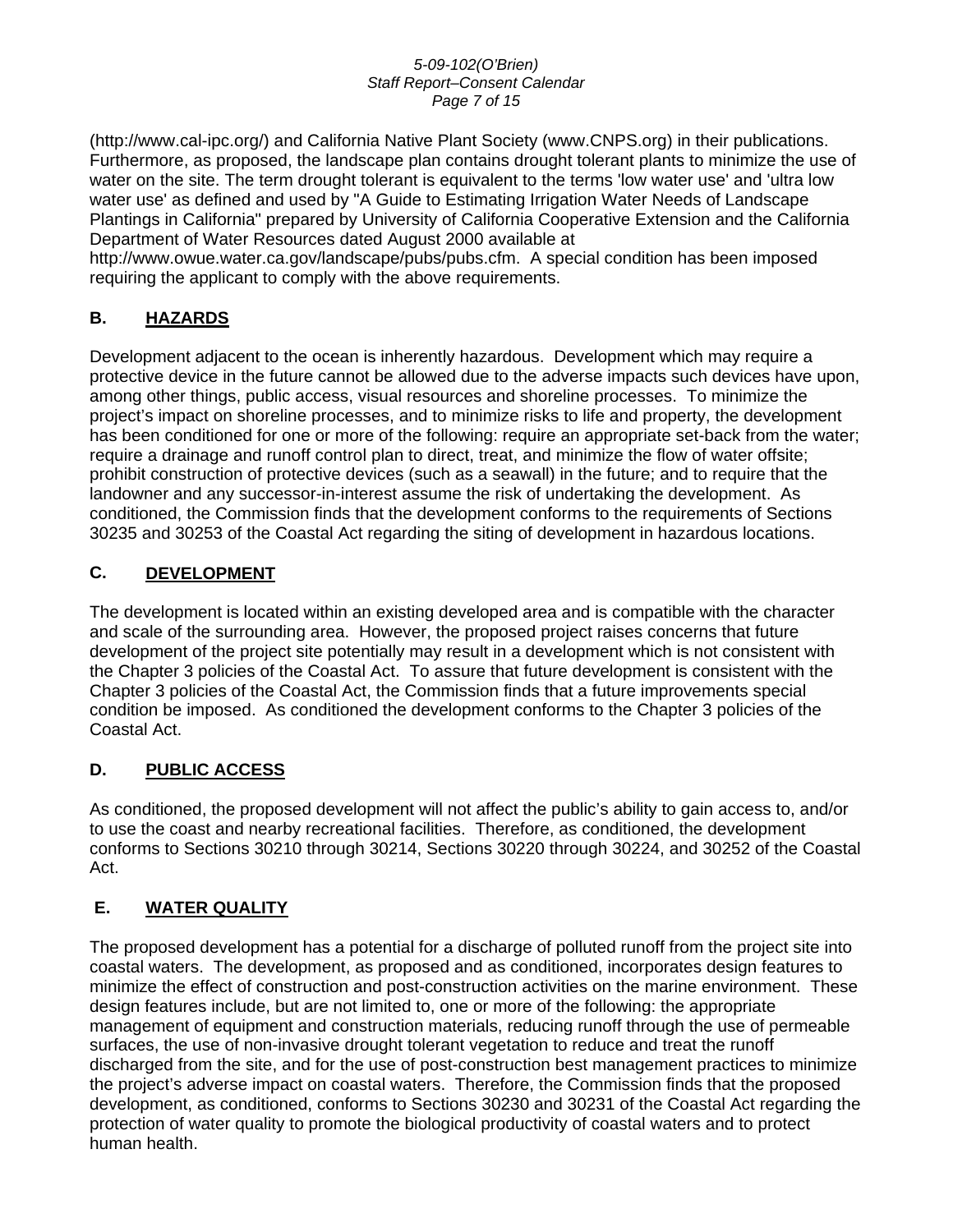#### *5-09-102(O'Brien) Staff Report–Consent Calendar Page 8 of 15*

# **F. DEED RESTRICTION**

To ensure that any prospective future owners of the property are made aware of the applicability of the conditions of this permit, the Commission imposes one additional condition requiring that the property owner record a deed restriction against the property, referencing all of the above Special Conditions of this permit and imposing them as covenants, conditions and restrictions on the use and enjoyment of the Property. Thus, as conditioned, any prospective future owner will receive actual notice of the restrictions and/or obligations imposed on the use and enjoyment of the land including the risks of the development and/or hazards to which the site is subject, and the Commission's immunity from liability.

# **G. LOCAL COASTAL PROGRAM**

Coastal Act section 30604(a) states that, prior to certification of a local coastal program ("LCP"), a coastal development permit can only be issued upon a finding that the proposed development is in conformity with Chapter 3 of the Act and that the permitted development will not prejudice the ability of the local government to prepare an LCP that is in conformity with Chapter 3. The Land Use Plan for the City of Newport Beach was effectively certified on May 19, 1982. The certified LUP was updated on October 2005. As conditioned, the proposed development is consistent with Chapter 3 of the Coastal Act and with the certified Land Use Plan for the area. Approval of the project, as conditioned, will not prejudice the ability of the local government to prepare an LCP that is in conformity with the provisions of Chapter 3 of the Coastal Act.

# **H. CALIFORNIA ENVIRONMENTAL QUALITY ACT**

As conditioned, there are no feasible alternatives or additional feasible mitigation measures available that would substantially lessen any significant adverse effect that the activity may have on the environment. Therefore, the Commission finds that the proposed project, as conditioned to mitigate the identified impacts, is the least environmentally damaging feasible alternative and can be found consistent with the requirements of the Coastal Act to conform to CEQA.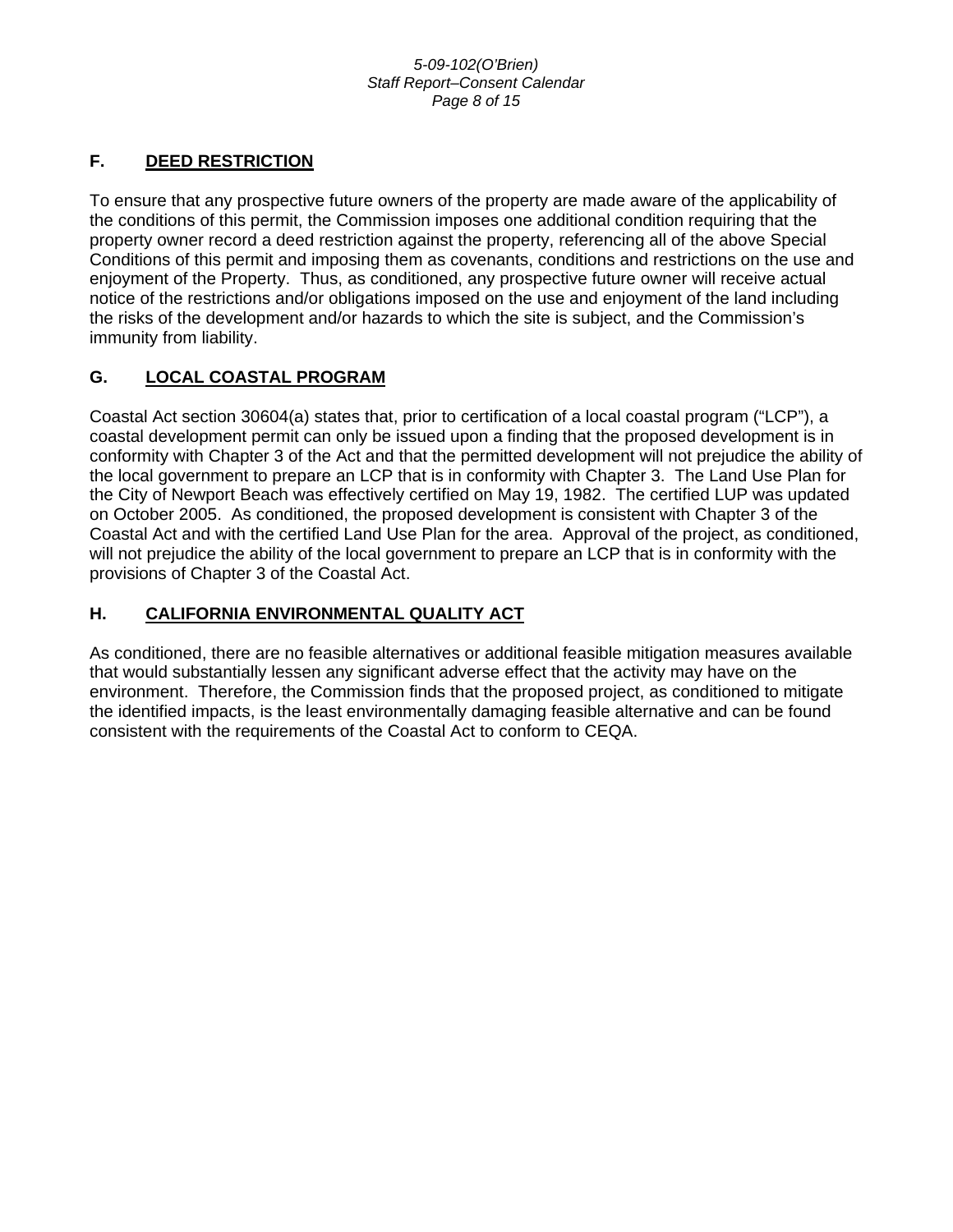*5-09-102(O'Brien) Staff Report–Consent Calendar Page 9 of 15*

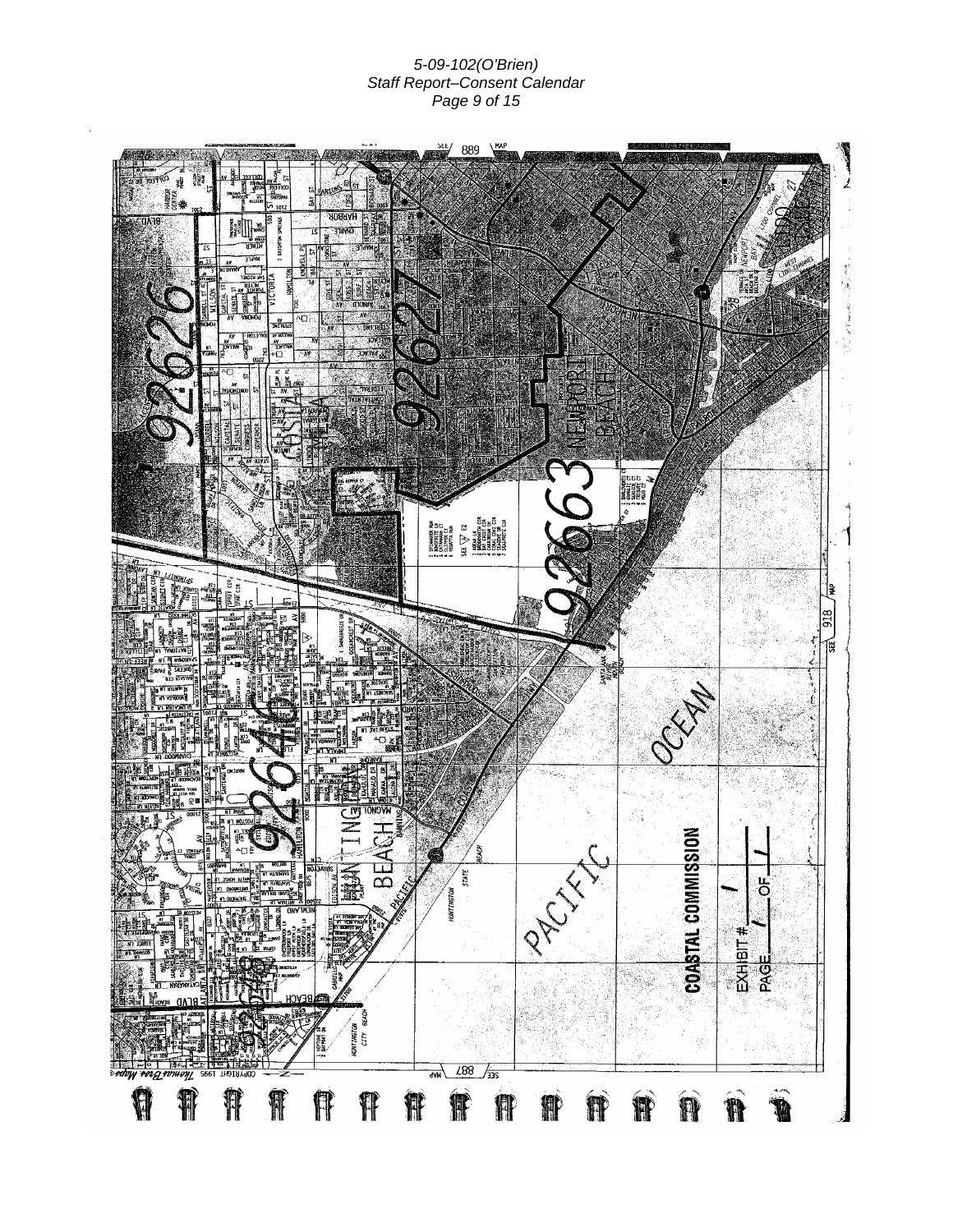*5-09-102(O'Brien) Staff Report–Consent Calendar Page 10 of 15*

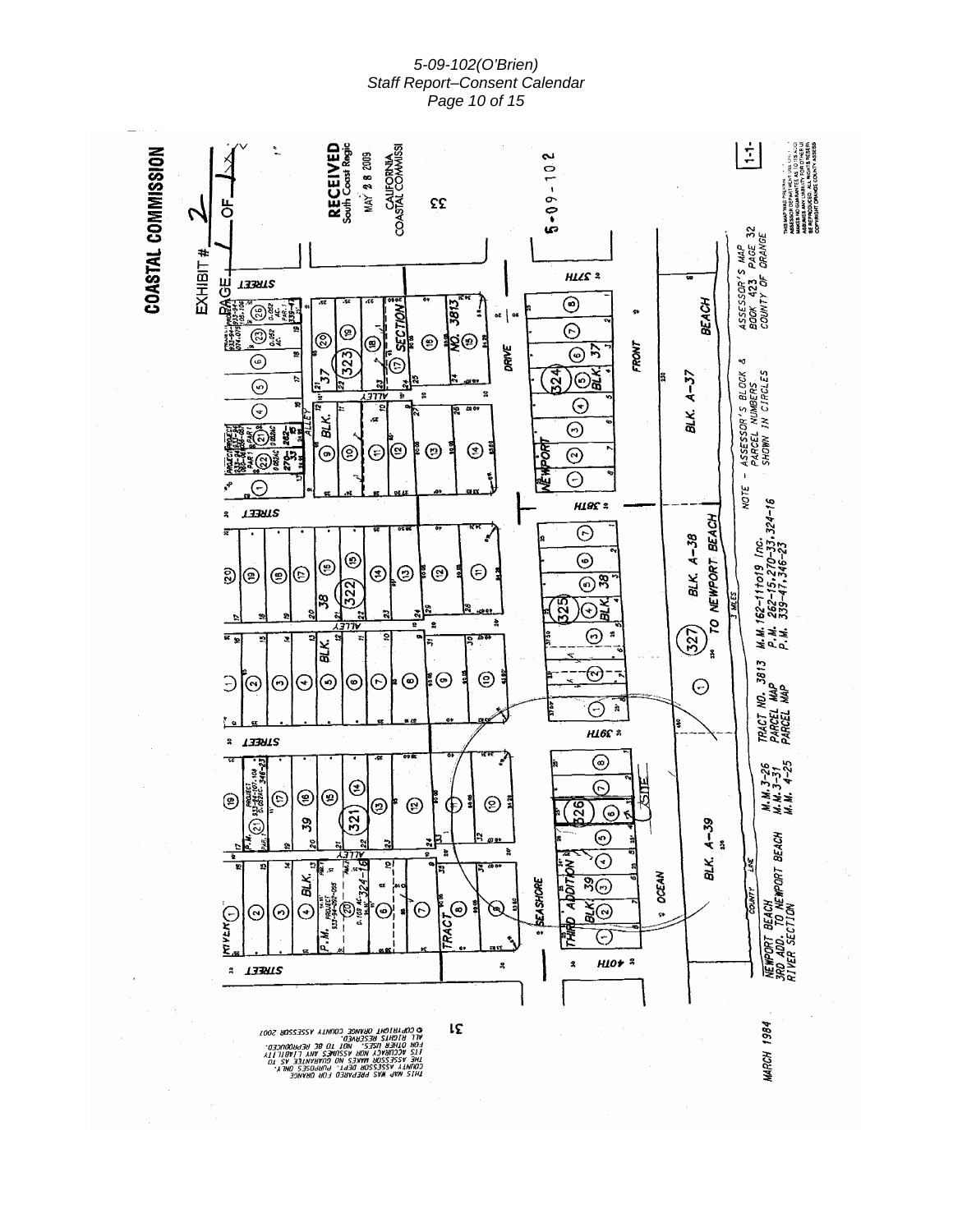#### *5-09-102(O'Brien) Staff Report–Consent Calendar Page 11 of 15*

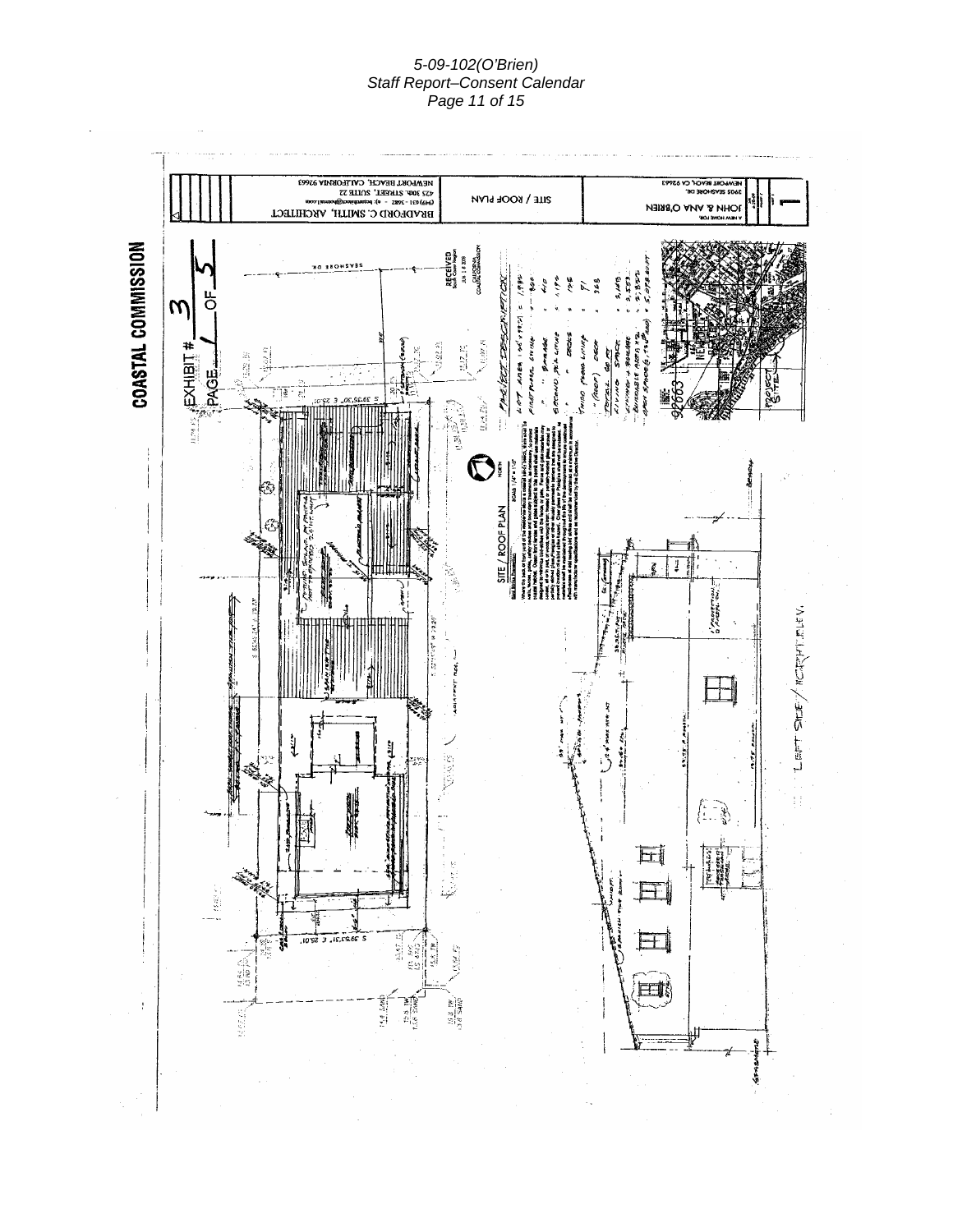#### *5-09-102(O'Brien) Staff Report–Consent Calendar Page 12 of 15*

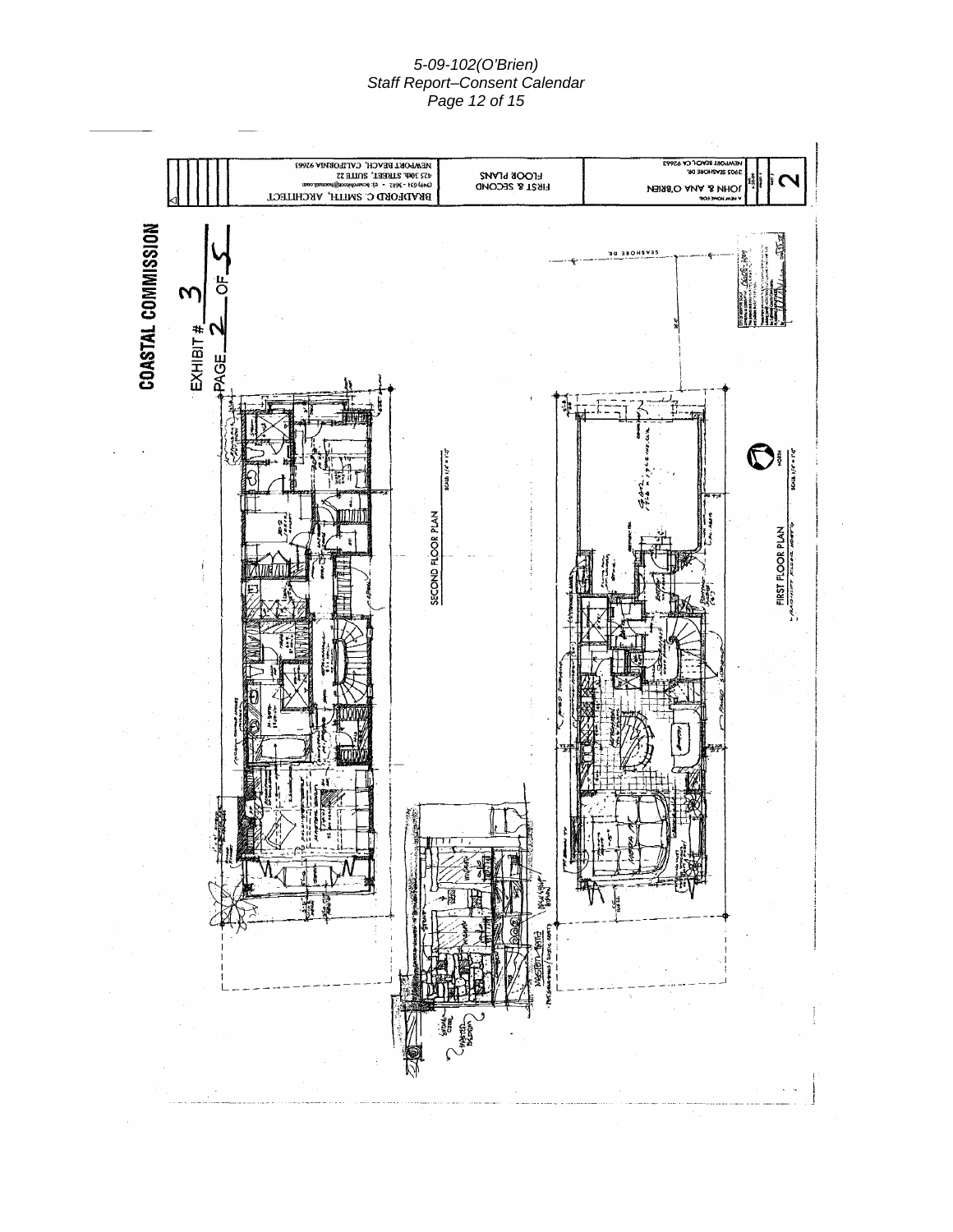#### *5-09-102(O'Brien) Staff Report–Consent Calendar Page 13 of 15*

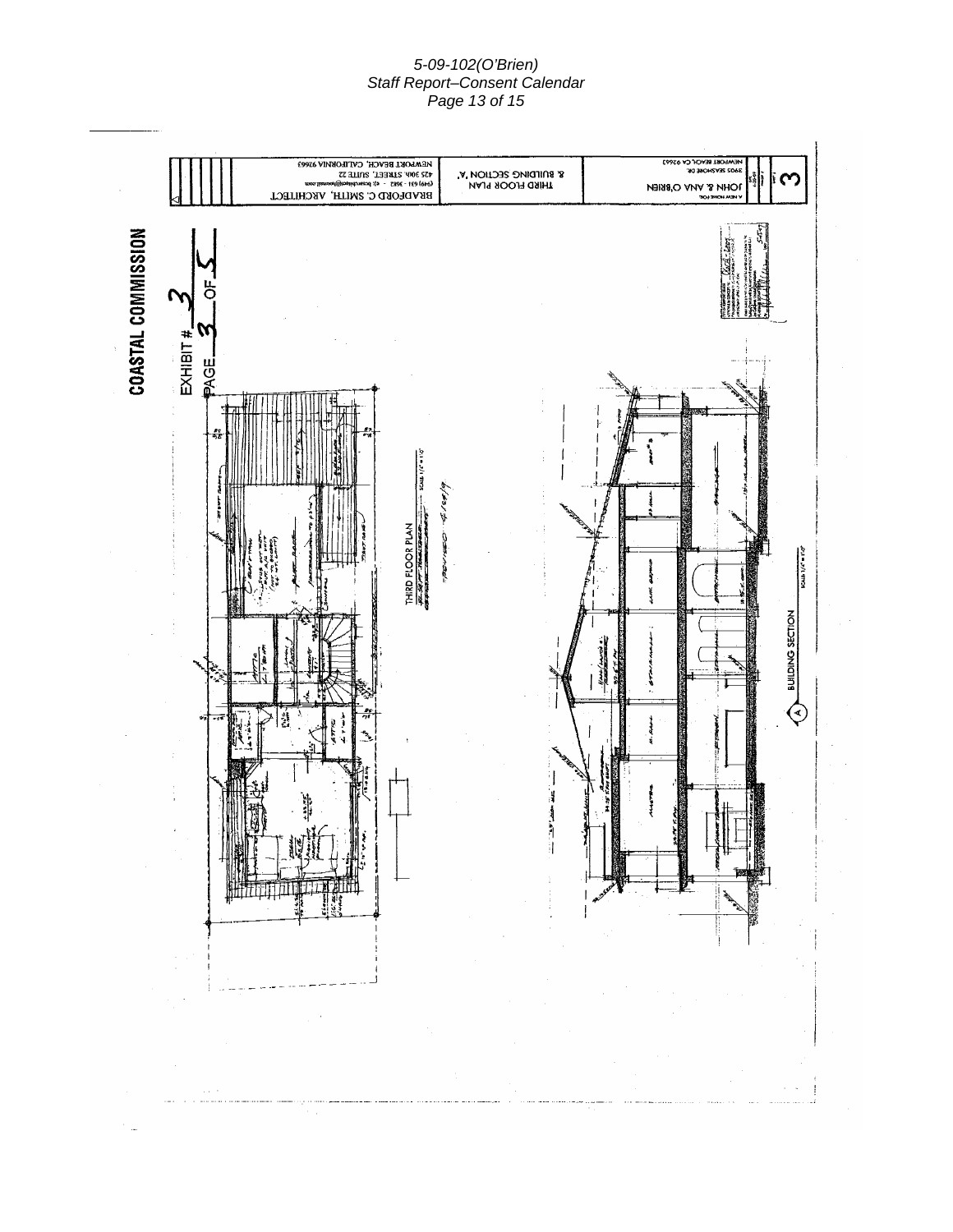#### *5-09-102(O'Brien) Staff Report–Consent Calendar Page 14 of 15*